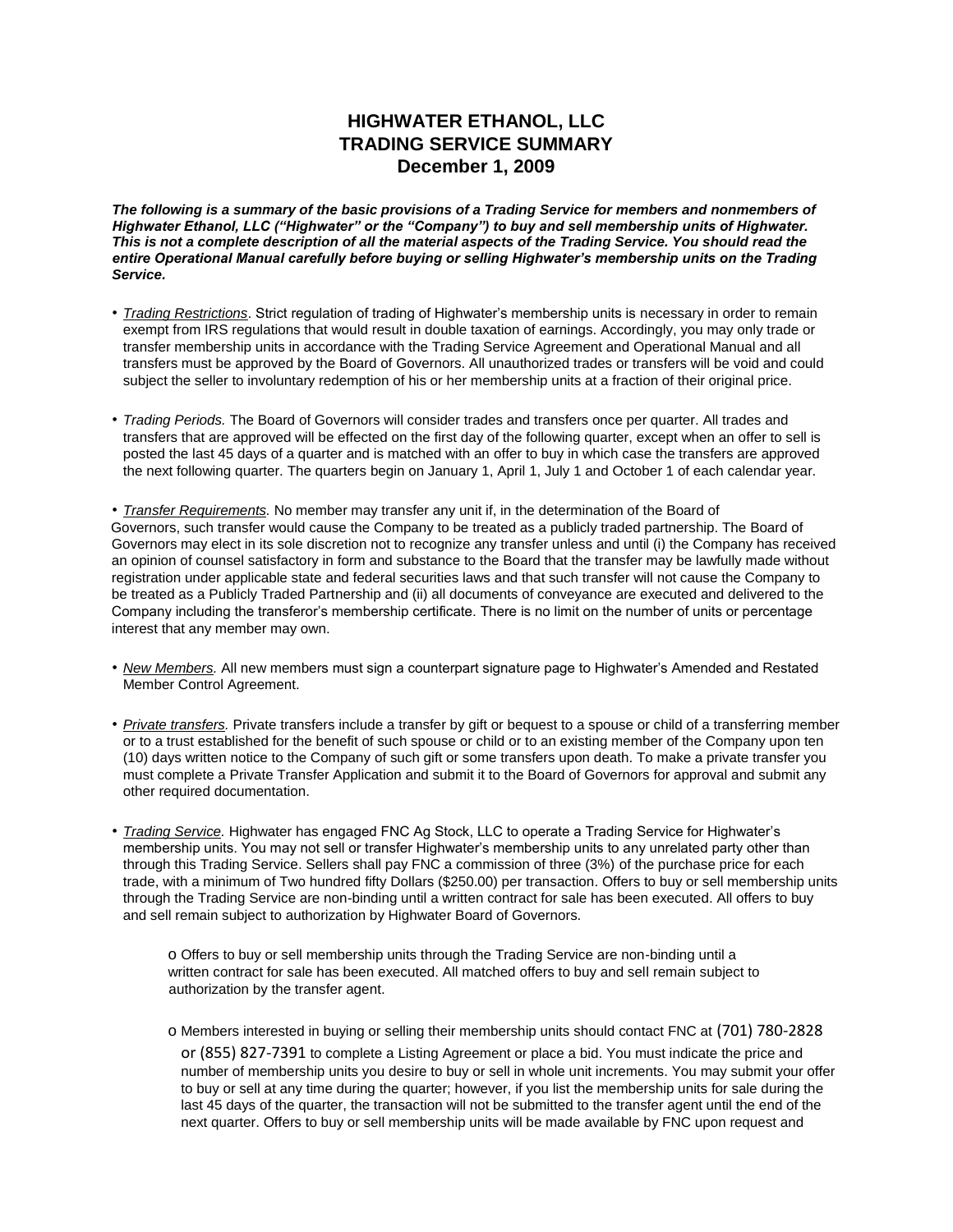available listings, recent sales and offers to purchase will be posted on FNC' website at [www.fncagstock.com.](http://www.fncagstock.com/)

- FNC will match bids with the listed offers for sale on a daily basis (with the exception of weekends and holidays), except that bids may not be matched with offers to sell until the membership units have been listed for at least 15 days. In matching offers, preference is generally given first to the lowest priced offers to sell or the highest bid price, then in the order received. The purchase price will be at or above the seller's posted price.
- When an offer to sell is matched with a bid, FNC will contact the buyer and seller by telephone to confirm the sale and then send buyer a Unit Transfer Application. The buyer must return the signed contract to FNC within ten (10) business days with a 100% deposit of the purchase price plus the counterpart signature page to the member control agreement and other documentation, if applicable. The purchase price deposit will be held by an independent escrow agent until the sale is completed.
- After FNC receives the buyer's contract and deposit, FNC will send the contract to the seller who must sign and return it to FNC within ten (10) business days as well as forward to Highwater his or her membership unit certificate(s) (or a lost certificate affidavit). In the Listing Agreement, the seller agrees to pay FNC' commission if the seller fails to sign and return these documents as required.
- If you have pledged your membership units to secure a loan, you must get a signed consent from your lender to sell your membership units. The escrow agent will make the check for the sale proceeds payable to both you and the lender upon written request by the lender.
- Approximately 30 days prior to the end of each quarter, FNC will submit to the Company's transfer agent the contracts and related documentation to confirm compliance with all Operating Agreement restrictions, including Board approval.
- If the sale is authorized, the transfer agent will reissue the membership units to the buyer and inform FNC to direct the escrow agent to disburse the net sale proceeds to the seller, after payment of FNC' commission. If the sale is not authorized, the purchase price will be returned to the buyer and no commission will be charged.
- Offers to sell and offers to buy may not be listed any longer than 120 days. After an offer to sell or buy has been listed for 120 days it will be removed. A buyer may repost his or her offer to buy immediately; however, a seller will not be able to list any membership units for sale for at least 60 days after the offer is removed.
- No more than 10% of Highwater's outstanding membership units may be traded through the Trading Service in any calendar year. If the 10% limit is reached, no further trading will be authorized until after the end of the year.

**CAUTION: This summary is current only as of the date printed on the first page. It may be updated or revised from time in the discretion of Highwater's Board and in coordination with FNC. The most current version will always be available on Highwater's website, upon request to Highwater or by link on FNC' website. Buyers and sellers should confirm that they are referring to the most current version of the Trading Service Operations Manual when using the Trading Service or transferring membership units.**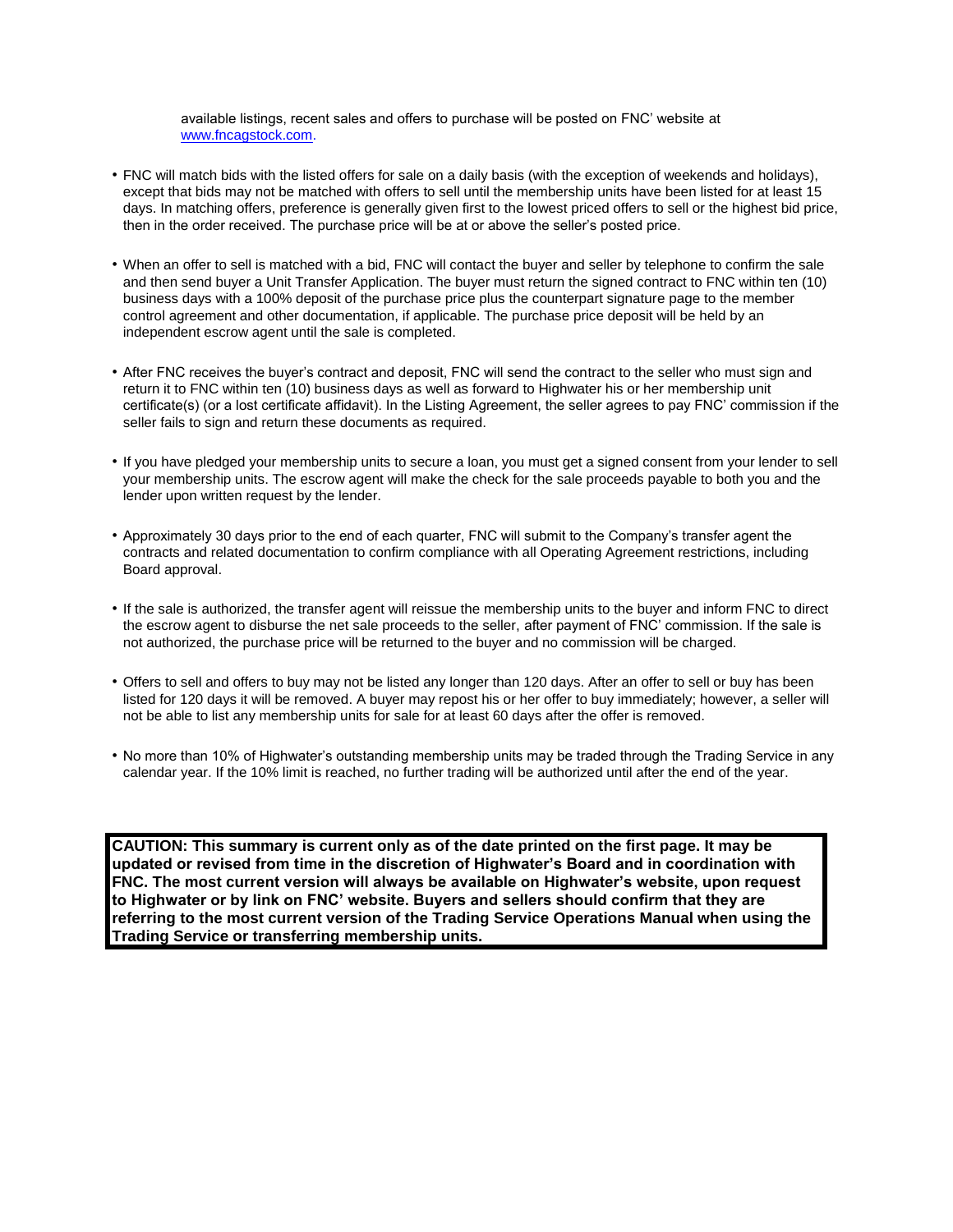## **HIGHWATER ETHANOL, LLC TRADING SERVICE SCHEDULE**

| <b>Activity</b>                                                                                   | <b>Quarter 1</b> | <b>Quarter 2</b> | <b>Quarter 3</b> | <b>Quarter 4</b> |
|---------------------------------------------------------------------------------------------------|------------------|------------------|------------------|------------------|
| First day of quarter                                                                              | January 1        | April 1          | July 1           | October 1        |
|                                                                                                   | February 13*     | May 16*          | August 16*       | November 15*     |
| Deadline to submit<br>offers to sell that<br>can be approved<br>during quarter if<br>matched      |                  |                  |                  |                  |
| Deadline to submit<br>offers to purchase<br>for match to be<br>approved during<br>quarter**       | February 28**    | May 31**         | August 31**      | November 30**    |
| Deadline for<br>purchaser to submit<br>entire balance of<br>purchase price to<br><b>FCN</b>       | March 17         | June 16          | September 15     | December 15      |
| Deadline for FCN<br>to submit required<br>documentation to<br>transfer agent for<br>authorization | March 17         | June 16          | September 15     | December 15      |
| Effective date of<br>trades authorized by<br>transfer agent                                       | April 1          | July 1           | October 1        | January 1        |

\* Dates are provided only for guidance and therefore may vary. The actual deadline to submit is 45 days prior to the end of each quarter.

\*\* May be waived in FNC' discretion if other sale conditions met.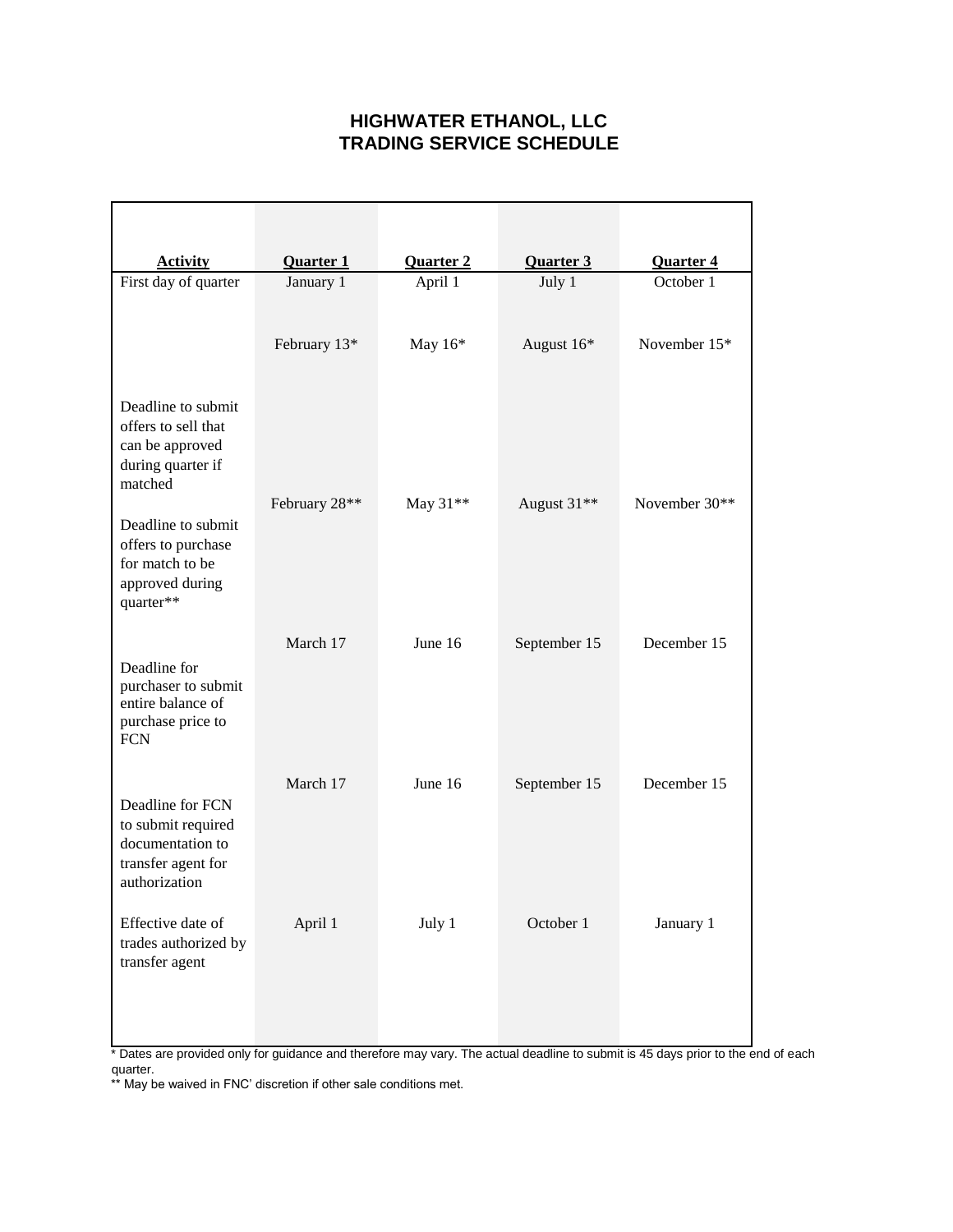## **HIGHWATER ETHANOL, LLC TRADING SERVICE OPERATIONAL MANUAL EFFECTIVE: December 1, 2009**

#### **I. Purpose and Overview**

Pursuant to the Trading Service Agreement dated December 1, 2009, incorporated by reference to this Operational Manual, Highwater Ethanol, LLC ("Highwater" or the "Company") and FNC Ag Stock, LLC ("FNC"), hereby agree to the following rules and procedures for the trading of membership units, and delivery of all necessary agreements and documents for the effective trading and transfer or membership units.

Highwater must limit trading to preserve its favorable pass-through tax status. As a result, members will generally only be allowed to sell their membership units through the Trading Service. Transfers that are not made through the Trading Service will be null and void, unless they are transferred between family members, bequests upon death, or otherwise exempt from transfer restrictions and are approved by the Board of Governors. Members should review the provisions of the Trading Service on Highwater's website for further guidance.

### **Brokers and dealers may not use the Trading Service to purchase or sell membership units for the accounts of others.**

There is no charge to buyers or sellers to register or post membership units on the Trading Service; however, sellers will be charged a commission for completed transactions which is described below. Interested buyers and sellers should carefully read and follow the instructions provided below.

## **II. Terms and Conditions of Use**

- 1. Highwater is not listed on a national securities exchange or other regulated securities market.
- 2. The information set forth on the Trading Service does not consist of firm quotes, but rather merely lists the names, addresses and telephone numbers of interested sellers and buyers, the number of units offered or desired to be purchased, and the price at which the proposed transaction would occur. Highwater will not assure that any particular transaction will occur as to any particular number of units or at any particular price. All the transactions must be executed independent of Highwater or any of its affiliates.

**This Trading Service Manual may be revised from time to time in the discretion of Highwater and in coordination with FNC. The most current version will always be available on Highwater's website, upon request to Highwater or by link on fncagstock.com. Buyers and sellers should confirm that they are referring to the most current version of this Operating Manual when using the Trading Service.**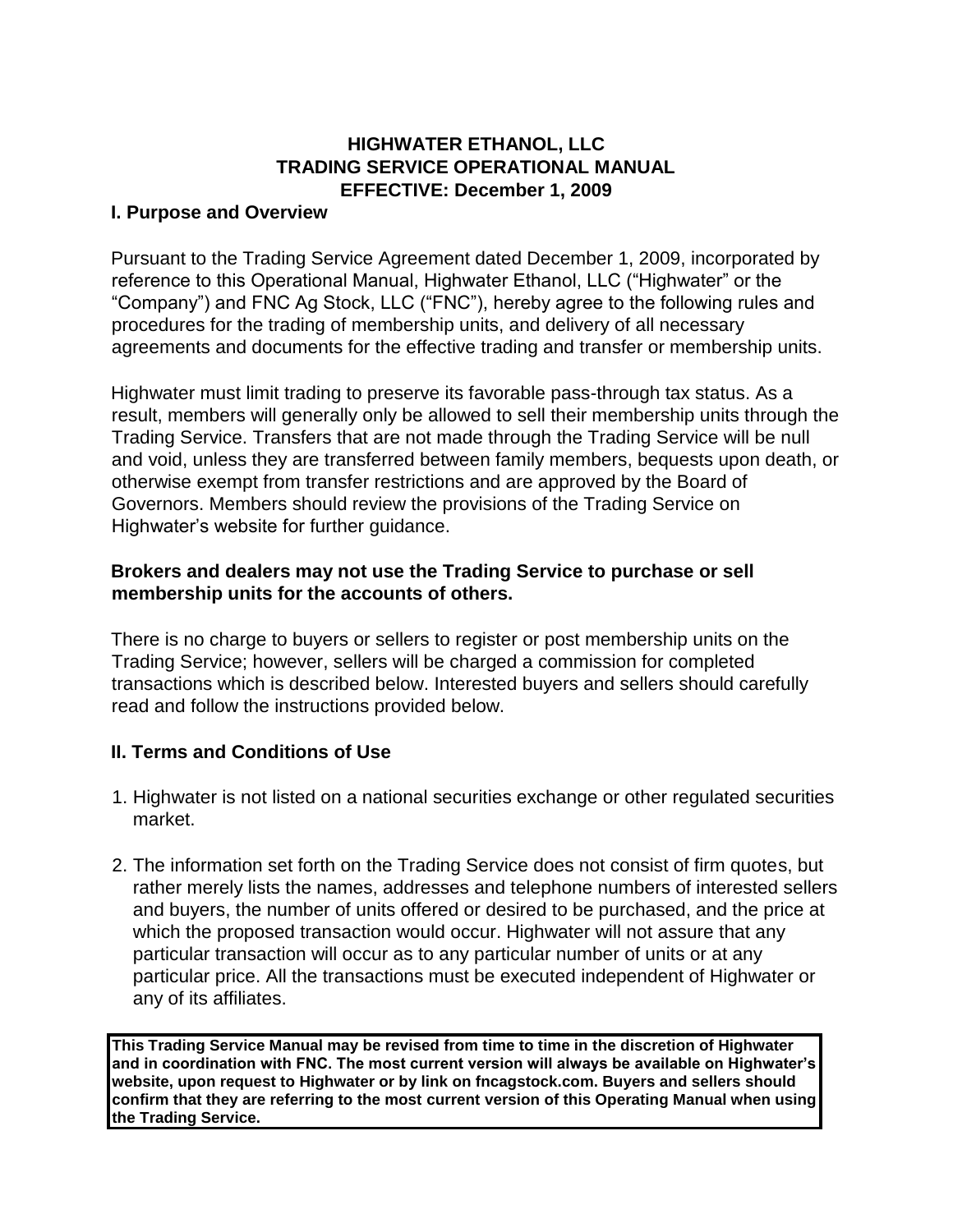- 3. All applicable state and federal securities laws, including registration requirements, apply to any offer made or transaction consummated using the Trading Service.
- 4. "Two-sided quotes" in which a person indicates a bid to buy at one price and an offer to sell at another price are prohibited.
- 5. Highwater will act as Transfer Agent and can be contacted at:

Telephone: (507) 752-6160 Fax: (507) 752-6162 E-mail: alison.kircher@highwaterethanol.com Main Contact: Alison Kircher

- 6. Any person that is a broker-dealer or an associated person of a broker-dealer or who has a state securities license is responsible for identifying that fact.
- 7. By accessing the service, the buyer and seller of the units agree to fully indemnify, defend and hold harmless Highwater and its directors, employees, agents and members from any and all claims arising out of participation with units appearing on the Trading Service.
- 8. The securities appearing on the Trading Service are illiquid and inherently risky. Therefore, a prospective investor must understand that he/she/it must be able to withstand the total loss of their investment.
- 9. The securities listed on the Trading Service are not endorsed by any regulatory authority. The fact that the securities may have been registered with a state regulatory agency and/or the SEC does not constitute an endorsement by any regulatory body. Any representation to the contrary is a criminal offense.
- 10. The appearance of securities on the Trading Service does not constitute an offer to sell nor solicitation of an offer to buy securities by Highwater.

## **III. Trading Periods**

Sellers may post offers to sell membership units (also referred to as the "ask price") and purchasers may post offers to purchase membership units (also referred to as the "bid price") on the Trading Service during any business day of the year. Offers to sell will be matched with offers to purchase on a rolling, daily basis after the Offer to Sell has been posted for at least 15 days. Trades will be completed four times a year on the first day of each quarter beginning on January 1, April 1, July 1 and October 1. Trades will be coordinated upon final notification of acceptance from Highwater's transfer agent (the "Transfer Agent").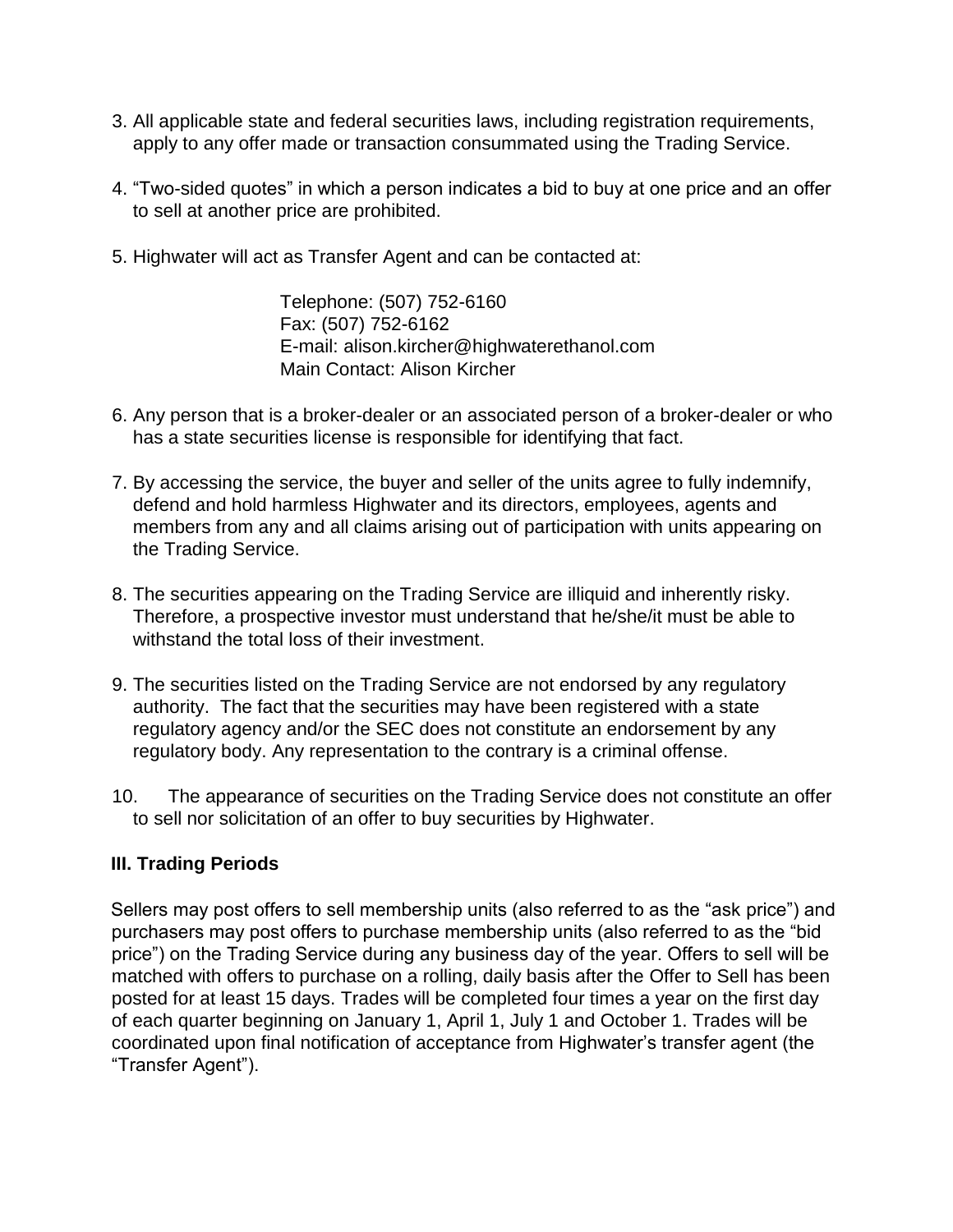## **IV. General Rules and Procedures**

1. *Questions About the Trading Service.* Questions regarding registration, buying and selling on the Trading Service should be directed to FNC as follows:

> Telephone: (701) 780-2828 or (855) 827-7391 Fax: (701) 757-0889 Website: [www.fncagstock.com](http://www.fncagstock.com/)

2. *Questions About Highwater and Member Information.* Questions regarding Highwater should be directed to Highwater as follows:

> Telephone: (507) 752-6160 Fax: (507) 752-6162 E-mail: alison.kircher@highwaterethanol.com Main Contact: Alison Kircher

3. *Access to Offers to Sell or Purchase.* Interested buyers and sellers may contact FNC for purposes of buying and selling membership units as follows:

> Telephone: (701) 780-2828 or (855) 827-7391 Physical Address: FNC Ag Stock, LLC 4050 Garden View Drive, Suite 103 Grand Forks, ND 58201 Mailing Address: FNC Securities Corporation PO Box 5088 Grand Forks, ND 58206-5088

Offers to sell or purchase shall be posted to the Trading Service only after the submission to FNC of a fully competed Listing Agreement (described more fully in Section IV).

FNC shall provide, orally or in writing, to persons that inquire all offers to sell or purchase posted to the Trading Service as of the day of the inquiry. FNC shall provide such information, either orally or in writing, within a reasonable period of time following such request.

4. *Non-firm quotes.* All offers to sell and purchase posted to the Trading Service shall be considered non-firm.

5. *Communication of Offers to Purchase and Sell.* Offers to purchase and sell must be communicated to a registered representative of FNC by telephone or in person no later than 5:00 p.m. (C.S.T.) of any business day or by 3:30 p.m. when oral bidding will be required per item 10(c) (matching order roles). Communication to FNC of said offers by email, voice mail, or otherwise is prohibited.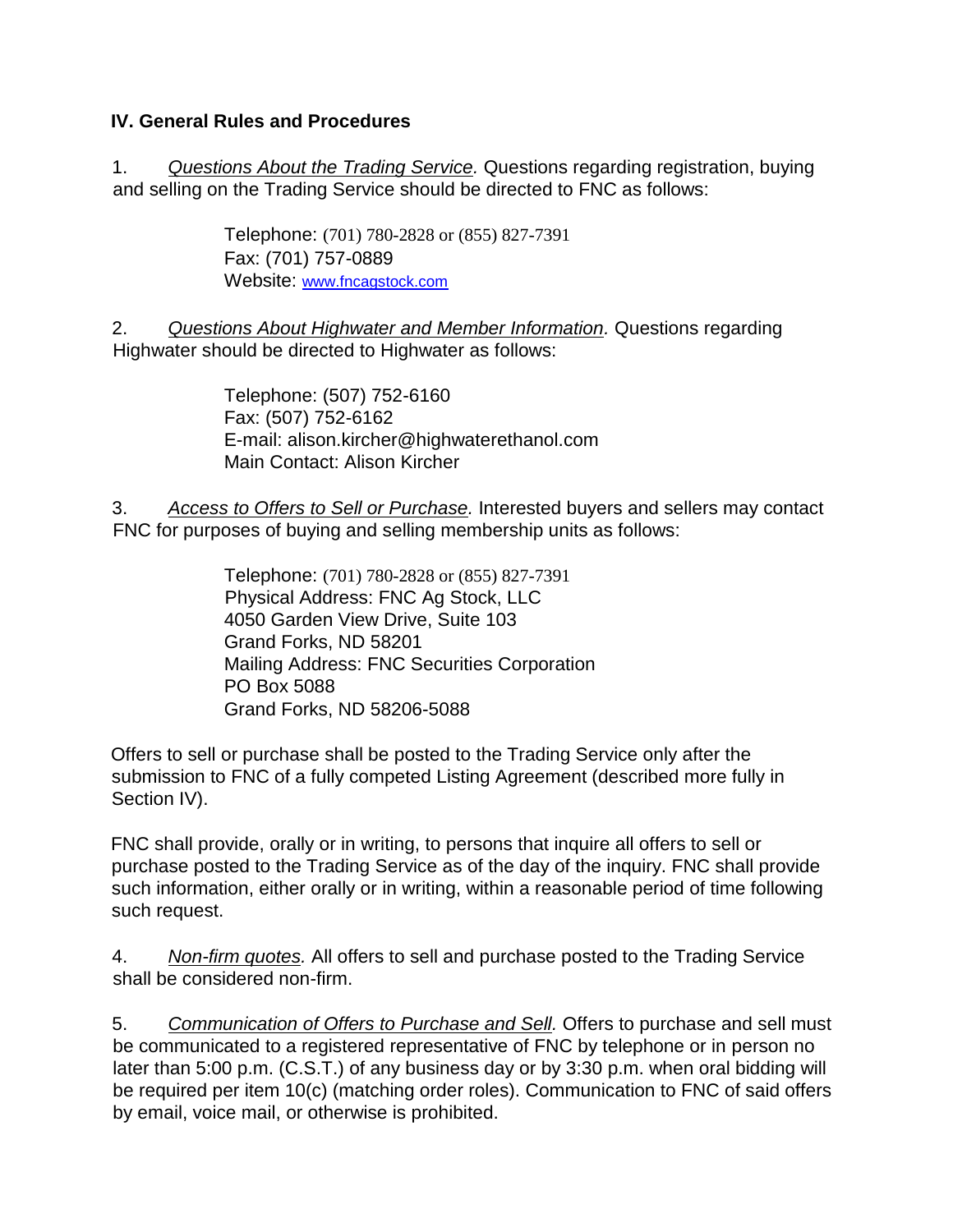6. *Increments.* Offers to sell and offers to purchase membership units must be made in whole unit increments and a purchase price per membership unit in whole dollars and cents. No offer to sell or purchase of partial or fractionalized membership units may be posted to the Trading Service.

7. *Waiting period.* An offer to purchase may not be accepted by the seller prior to the 15<sup>th</sup> calendar day after the offer to sell is posted to the Trading Service.

8. *Modification of offers.* An offer to sell may be modified by the seller at any time, subject however to the restriction that an offer to purchase cannot be accepted by a seller prior to the 15th calendar day after the modified offer to sell is posted to the Trading Service. Said modification shall not alter or extend the 120-day maximum period the membership units can be posted for sale by the Trading Service. If FNC communicates to a seller an offer to purchase and the offer to purchase is at a bid price equal to or in excess of the seller's ask price, and if the seller declines to accept the offer to purchase for the bid price, seller shall either set a new ask price (non-firm) or request cancellation of the offer to sell. If the seller sets a new ask price (non-firm), the seller's ask price shall not be eligible for acceptance until the 15th day after which the modified offer is communicated to FNC and posted to the Trading Service.

9. *Cancellation of offers.* Sellers may cancel an offer to sell at any time prior to his/her/its acceptance of an offer to purchase. All offers to purchase (bids) may be cancelled by contacting FNC by telephone or in writing at any time prior to an agreement for sale being reached by seller and purchaser (communication of an offer and acceptance).

10. *Matching order rules.* Matching of offers to sell and offers to purchase shall be governed according to the following rules:

- a. An offer to sell shall not be eligible for matching and acceptance with an offer to purchase prior to the 15th calendar day of said offer to sell being posted to the Trading Service.
- b. For multiple offers to purchase, the offer to purchase with the highest bid price shall have the first opportunity for matching.
- c. For multiple offers to purchase which are at or exceed an asking price eligible for matching and which are posted between the  $1<sub>st</sub>$  and  $15<sub>th</sub>$  calendar day after an offer to sell has been posted to the Trading Service, FNC shall make reasonable efforts to contact all such bidders at the end of the day of the 15th calendar day, and inform them of the multiple bids, at which time each bidder will be allowed to submit one final bid.
- d. For multiple offers to sell, the offer to sell with the lowest asking price posted to the Trading Service shall have the first opportunity for matching.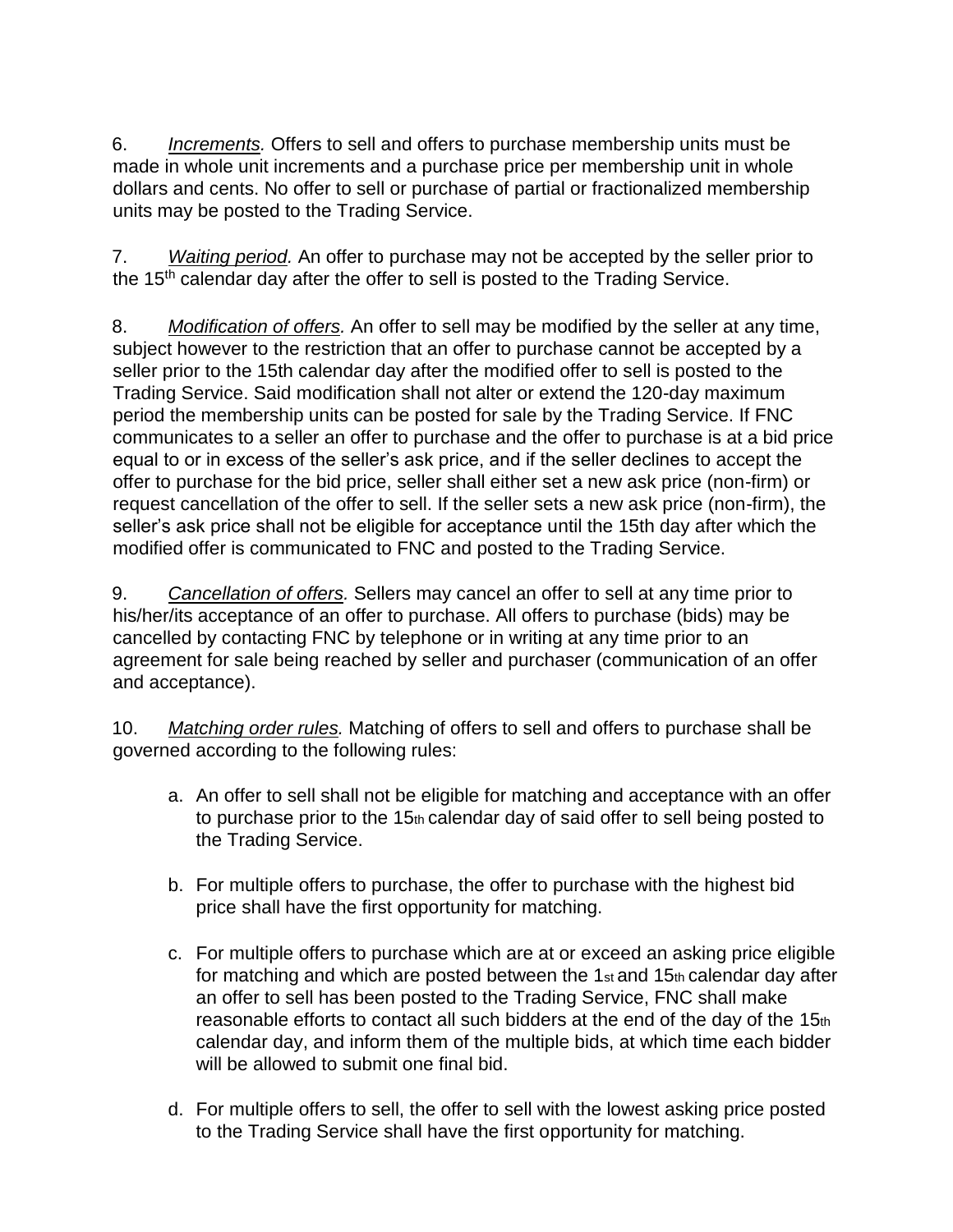- e. For multiple sellers at same asking price, the seller who posted the offer to sell membership units first in time has priority. For multiple purchasers at same bid price, a purchaser who posted an offer to purchase first in time has priority.
- f. After price and time, precedence is given to the seller or purchaser with the largest order.
- g. If priority cannot be established by price, timing or order quantity a prevailing seller or purchaser is selected at the discretion of FNC.

11. *Closing date; Purchase Price.* Closing of the sale, at which time the net proceeds will be forwarded to the seller, shall not take place prior to 45 days after the offer to sell is posted to the Trading Service. The purchase price for each sale shall be the bid price stated in the offer to purchase that is matched with the offer to sell.

12. *Removal*. Offers to sell and offers to purchase may be posted to and listed on the Trading Service for a maximum of 120 days. Any offer to sell or purchase that has not been matched at the end of the 120 days shall be removed from the Trading Service.

13. *Eligibility for future posting.* A seller whose offer to sell has not been matched within 120 days and consequently whose offer to sell has been removed from the Trading Service will not be eligible to post a new or subsequent offer to sell unless and until 60 calendar days have expired from the date of the previous offer to sell was removed from the Trading Service. Purchasers will be eligible to repost any offer to purchase immediately after it is removed.

# **V. Trading, Payment and Transfer Procedures**

- 1. *Listing Agreement.* To be eligible to sell membership units, the seller and FNC must sign a Listing Agreement authorizing FNC to seek a purchaser for membership units. The Listing Agreement will specify and include the following:
	- Name, address, telephone number of the interested seller;
	- Number of membership units offered for sale;
	- Price at which membership units are offered for sale;
	- Expiration date;
	- Listing date;
	- Responsibilities and obligations of seller and FNC;
	- Obligation of FNC to secure 100% of purchase price;
	- Sales commission rate and minimum commission.
- 2. *Placing offers to purchase.* Prospective purchasers who desire to place an offer to purchase may contact FNC in person or by telephone. An offer to purchase may be made at the lowest listed asking price or any other price. Two-sided quotes in which a person indicates a bid to buy at one price and sell at another are prohibited.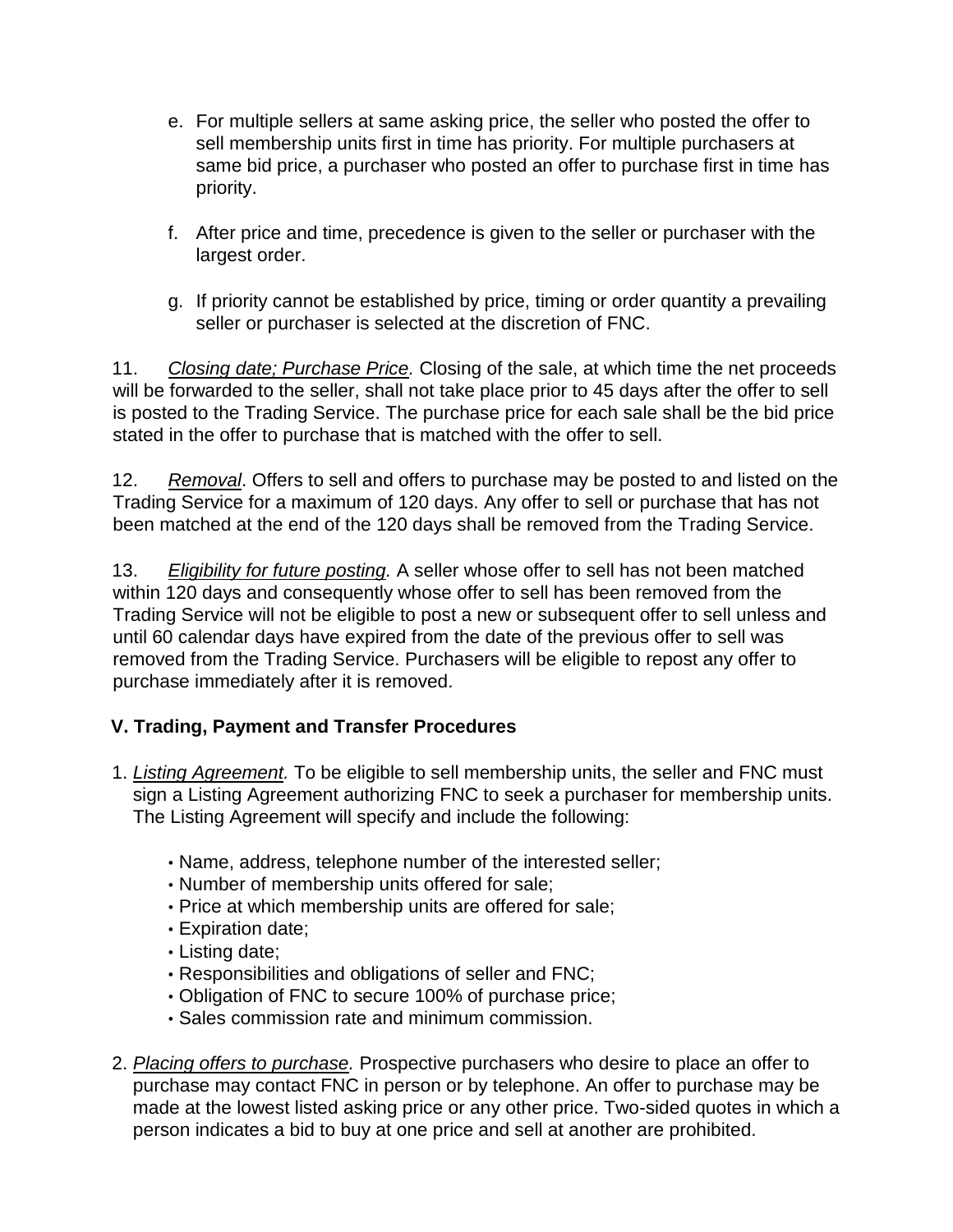3. *Communication offer to purchase to seller.* Once an offer to purchase is made that equals or exceeds the asking price of one or more listed offers for sale, the eligible offer to purchase is communicated to the seller having the lowest asking price for readily available membership units in accordance with the matching order rules as described above. FNC will use reasonable efforts to contact eligible sellers; however, if FNC is unable to make contact with a seller within a reasonable time according to its best judgment, FNC will communicate said offer to next eligible seller. After communication of offer to purchase to seller, if offer to purchase is at or above the posted asking price, seller has option to accept or reject offer to purchase.

## 4. *Contract for Sale and Transfer Application.*

- a. Upon verbal agreement for sale between a purchaser and seller, FNC will generate and send to purchaser a Contract for Sale, Transfer Application and a counterpart signature page to the Member Control Agreement.
- b. Purchaser shall be obligated to fully execute and return to FNC said Contract for Sale, Transfer Application, an earnest money deposit equal to 100% of the accepted purchase price (check made payable to "Alerus Financial, Escrow Agent") and an executed Member Control Agreement signature page if a new member of Highwater, within ten (10) days of receipt of the Contract for Sale and Transfer Application.
- c. Upon receipt of the purchaser's executed Contract for Sale, Transfer Application and earnest money, FNC will immediately deposit the earnest money into a noninterest bearing escrow account at Alerus Financial ("Escrow Agent") and forward the Contract for Sale and Transfer Application to the seller for signature.
- d. Seller shall execute and return to FNC said Contract for Sale and Transfer Application and return to Highwater membership unit certificate(s) (or a satisfactory lost certificate affidavit) both within ten (10) days of the date of receipt of the Contract for Sale and Transfer Application.
- e. In the event the Seller granted to a lender a security interest in the Membership Units, the Seller is required to provide proof of the lender's consent and any transfer instructions with the Contract for Sale and Transfer Application. At the time of closing the securities must be free and clear of any lien, encumbrance, pledge or security interest.
- 5. *Notification.* Upon receipt of the fully executed documents from the seller and funds from the purchaser, FNC shall forward to the Transfer Agent the Contract for Sale, Transfer Application, and Member Control Agreement membership signature page. The Transfer Agent shall subsequently confirm with FNC the Board's approval of the completed transaction.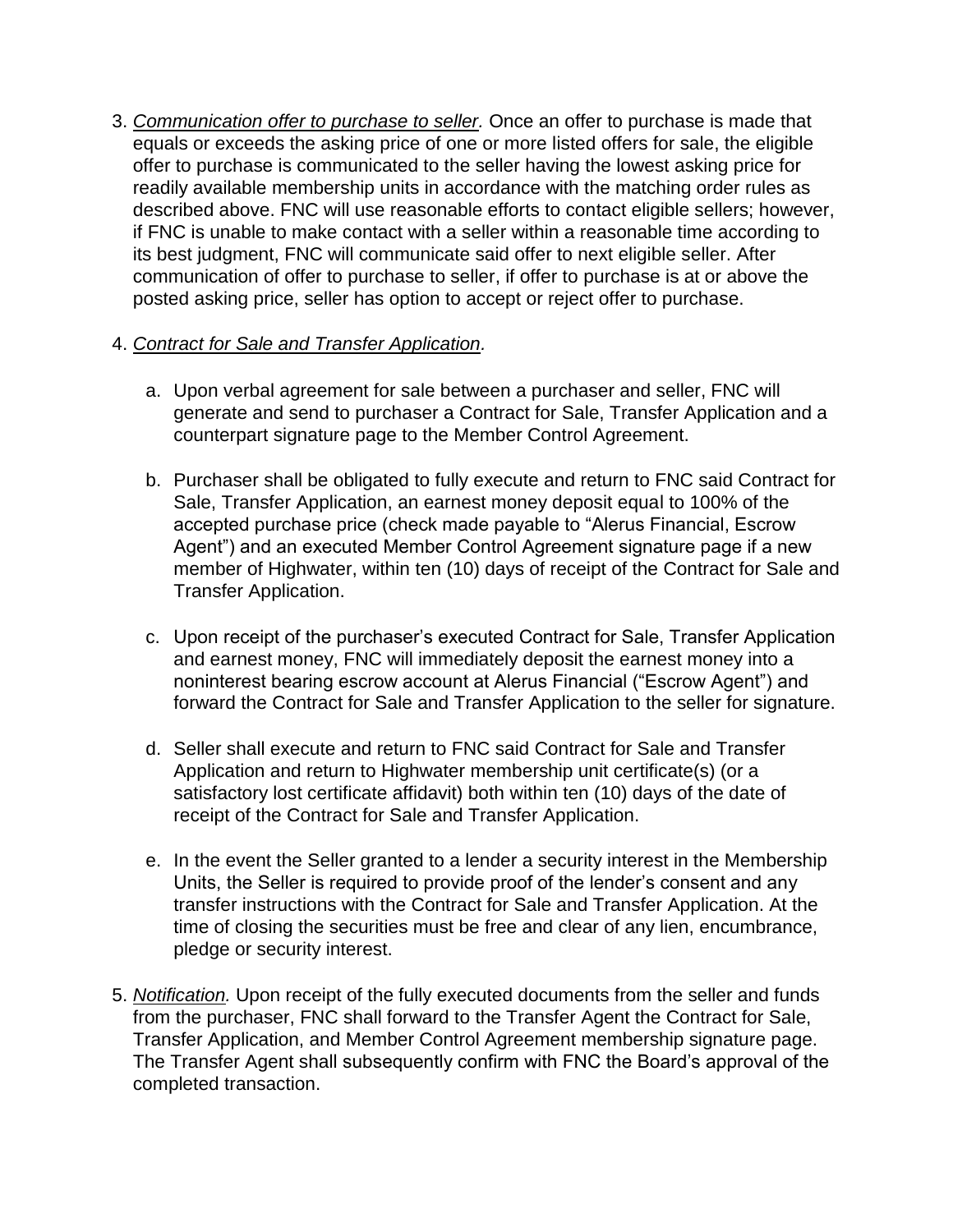- 6. *Completion of Sale.* Upon receipt, FNC will forward to Highwater's Transfer Agent copies of all Contracts for Sale, Transfer Application and other documents relating to each match of membership units together with proof of purchaser's 100% remittance. Upon FNC' receipt of notice from the Transfer Agent that a membership unit certificate is being issued to the purchaser FNC shall direct the Escrow Agent to transfer the sale proceeds (purchase price minus commission) to the seller on the effective date (see below). On or shortly following the effective date, the Transfer Agent will send the new certificate to the purchaser. If any liens or restrictions on the membership units prevent the transfer agent from processing the sale, FNC shall direct the Escrow Agent to refund the entire amount deposited to the purchaser within 10 business days of receipt of notification of such determination.
- 7. *FNC' commission.* Prior to the Escrow Agent's transfer of the sale proceeds to the seller, the Escrow Agent shall deduct an amount representing the sales' commission and transfer such commission to FNC. The commission will be three (3%) of the purchase price, but in no event less than Two hundred fifty Dollars (\$250.00).
- 8. *Trade effective date*. All sales and transfers shall be effective upon the first day of the quarter following a match if 45 days has expired since the offer to sell was posted. If the offer to sell is posted during the last 45 days of the quarter, the sale will be effective on the first day of the next following quarter. For example, if an offer to sell is submitted between January 1 and February 13, the trade will be effective on April 1 if buyer and seller meet the above delivery deadlines. On the other hand, if the offer to sell is posted after February 13, the trade will not be effective until July 1 even if all delivery deadlines are met.
- 9. *Reporting Requirements.* Sales by officers, directors, and certain beneficial owners must be reported to the SEC within two (2) days, and the acquisition of ownership of ten percent (10%) must be reported to the SEC within ten (10) days.

## **HIGHWATER ETHANOL, LLC MEMBERSHIP UNIT TRANSFER AND TRADING SYSTEM**

All transfers of membership units of Highwater Ethanol, LLC ("Highwater") must be completed in accordance with the guidelines set forth herein, as it may be amended from time to time by Highwater's Board of Governors (the "Board of Governors" or the "Board"). This Transfer and Trading System (the "System") is adopted pursuant to the authority vested in the Board by the Member Control Agreement adopted and agreed to by the members of Highwater.

It sets forth certain rights and obligations of the members and the Board, but is not intended to, and does not, impose any requirements upon any third party, including, without limitation, any alternative trading service.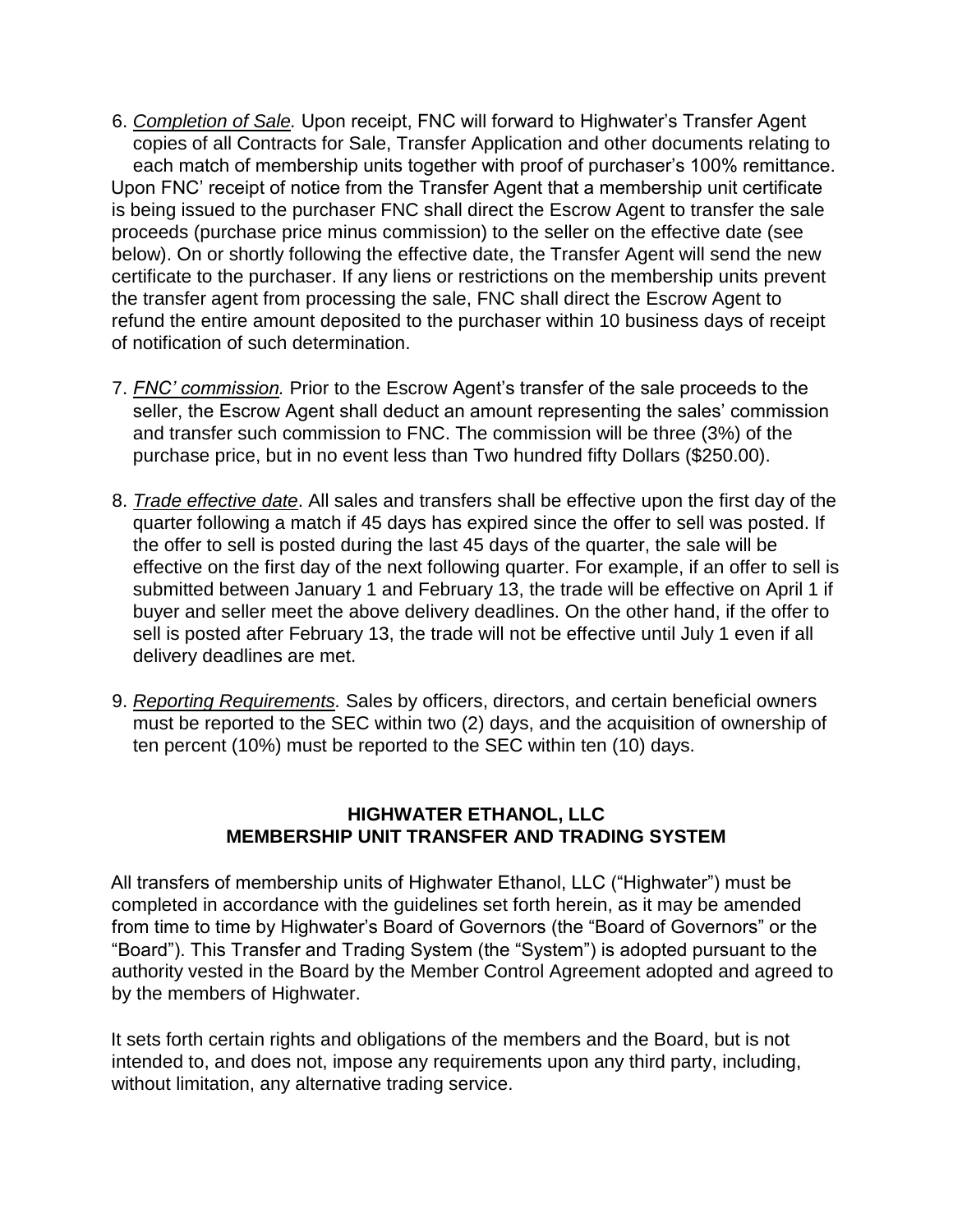# **I. General Requirements**

**A. No Default.** A person desiring to transfer membership units must be current and not in default of any obligation owed Highwater.

**B. IRS Rules.** This System shall be operated so as to prevent Highwater from being classified as a publicly traded partnership under Section 7704 of the Internal Revenue Code of 1986 and the corresponding regulations promulgated thereunder (collectively "the Code"). Any interpretation of the provisions of this Trading Service shall be conducted in accordance with this requirement.

**C. Operating Agreement.** Any transfers of membership units must comply with Highwater's member control agreement (the "Member Control Agreement"), in addition to the requirements set forth in this Trading Service.

**D. Minimum Ownership Requirements.** Each member must own at least one membership unit.

**E. Minimum Transfer Requirement.** All transfers must be completed in whole unit increments.

**F. Board Approval.** At the end of each quarter, the Board of Governors will review all private transfer request forms, contracts for sale and other requisite documents provided by transferors and transferees. The Board has the right to approve or reject any proposed transfers or sales in its discretion; provided, however, that the Board is not authorized to approve any transfer or sale that would result in either the transferor or transferee owning less than one membership unit or that would result in Highwater being treated as a publicly traded partnership under the Code.

**G. Effective Date.** All sales and transfers shall be made effective upon the first day of the quarter following the date the transaction is approved by the Board. Highwater's trading quarters shall begin on January 1, April 1, July 1, and October 1 of each calendar year.

**H. Transfer Agent.** The Board of Governors may designate a transfer agent (the "Transfer Agent") to keep Highwater's records of membership units ownership and to complete the transfer of membership unit certificates and other necessary membership documents. All relevant information required to complete the transfer of membership units on Highwater's books and records must be provided to the Transfer Agent. The Transfer Agent shall be responsible for verifying that all information and authorizations necessary under the Member Control Agreement to complete a sale or transfer has been received and that the membership units are eligible for sale or transfer. If no transfer agent is designated by the Board, then Highwater shall serve as its own transfer agent and the Board shall carry out or delegate the duties of the Transfer Agent set forth herein.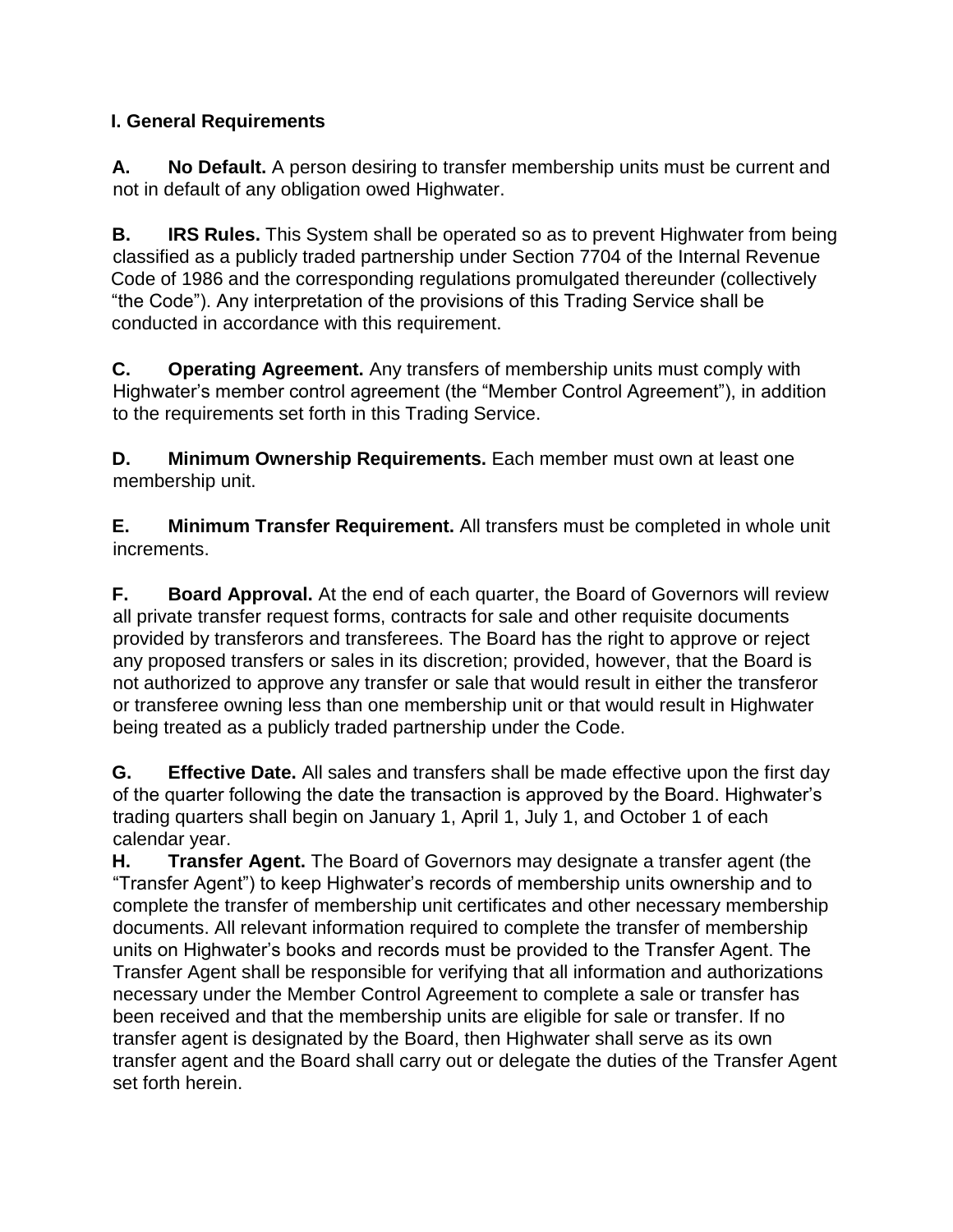### **II. Transfers of Membership Units**

**A. Permitted Transfers.** A person may transfer the person's membership units only if the transfer is a private transfer described under Section B below, falls within the 2% safe harbor described under Section C below, or if the transfer is completed through the Trading Service described under Section D below.

### **B. Private Transfers.**

- 1. A private transfer shall mean one of the following:
	- a. A transfer by gift in which the transferee's tax basis in the units transferred is determined by reference to the transferor's tax basis in the interests transferred;
	- b. Transfers at death, including transfers from an estate or testamentary trust;
	- c. Transfers between members of a family (as defined by Section 267(c)(4) of the Code, which provides that "family" means only a person's brothers and sisters (whether by whole or half blood), spouse, ancestors and lineal descendants);
	- d. Transfers involving the issuance of interests by or on behalf of the limited liability company in exchange for cash, property or services;
	- e. Transfers involving distributions from a retirement plan qualified under Section 401(a) of the Code or an individual retirement account; or
	- f. "Block" transfers, meaning the transfer of membership units representing in the aggregate more than 2% of the total issued and outstanding membership units in one or more transactions during any 30 calendar day period by a person and any related persons (within the meaning of Section 267(b) or 707(b)(1) of the Code, which provides generally that "related persons" includes, among others, members of a family, an individual and an entity majority-owned by such individual, two entities that are majority-owned by the same persons, the grantor and fiduciary of a trust, the fiduciary and beneficiary of a trust, and the executor and beneficiary of an estate);
	- g. Transfers pursuant to a right of redemption or repurchase agreement meeting certain requirements;
	- h. Transfers pursuant to a closed end redemption plan;
	- i. Transfers by one or more members of interests representing in the aggregate 50% or more of the total interests in limited liability company capital and profits in one transaction or a series of related transactions; and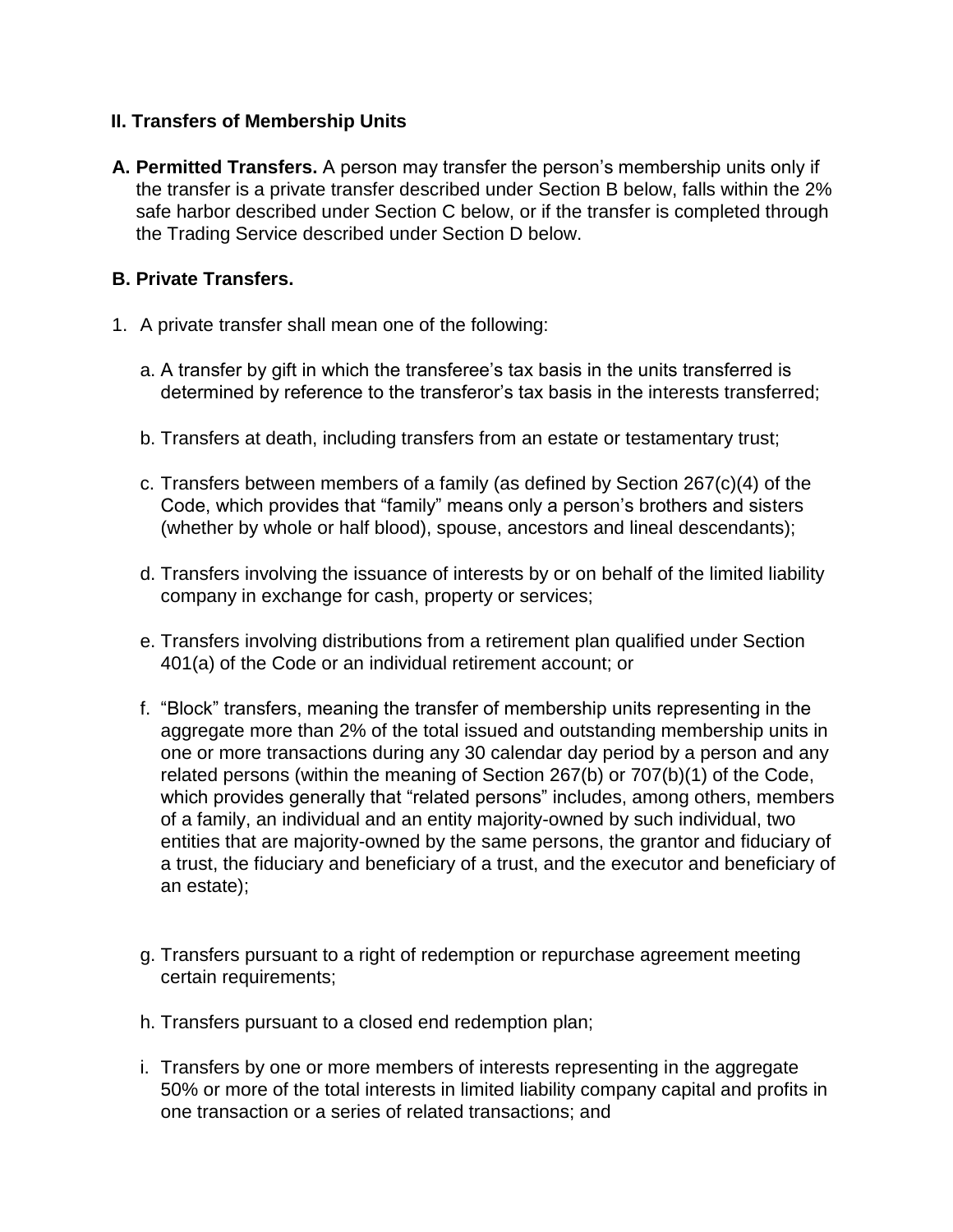- j. Transfers not recognized by the limited liability company.
- 2. All private transfers shall be completed in accordance with the following procedures:

a. The holder of membership units must complete and submit to the Board of Governors:

- A completed Private Transfer Application;
- The membership unit certificate(s) or an affidavit of lost certificate; An executed counterpart signature page to Highwater's Member Control Agreement for each transferee that is not already a member.
- Copies of all relevant documents that will assist the Board of Governors in determining if the transaction qualifies as a private transfer;

b. The Board of Governors will determine whether the transfer qualifies as a private transfer;

c. If the transfer qualifies as a private transfer and is approved by the Board, the Board will do or direct its Transfer Agent to do the following:

- Cancel the membership unit certificate(s); and
- Issue a new membership unit certificate(s); and

d. If the transfer does not qualify as a private transfer, the Board of Governors will notify the transferor that the transfer does not qualify and return to the transferor the documents identified in subsection (a) above.

## **C. 2% Safe Harbor**

1. In addition to private transfers, and transfers made pursuant to a Trading Service (described below), Highwater may allow other transfers of up to 2% of Highwater's outstanding units to be transferred each tax year. It is very important that the Board document and monitor the number of units which are transferred using this 2% Safe Harbor to ensure that no more than the allowable number is transferred in any given tax year.

## **D. Operation of Trading Service.**

- 1. A person intending to transfer membership units, other than in a private transfer or pursuant to the 2% Safe Harbor, must do so through the Trading Service established by the Board of Governors.
- 2. Trading will be conducted through a third-party trading service which will be owned, operated, and maintained as an alternative trading service under Regulation ATS by a registered broker-dealer (the "Trading Service Operator"). The Trading Service will be accessible through and by telephone, the internet, email or in person that will permit buyers and sellers to trade membership units of Highwater on a periodic basis pursuant to specific rules and procedures mutually agreed upon between Highwater